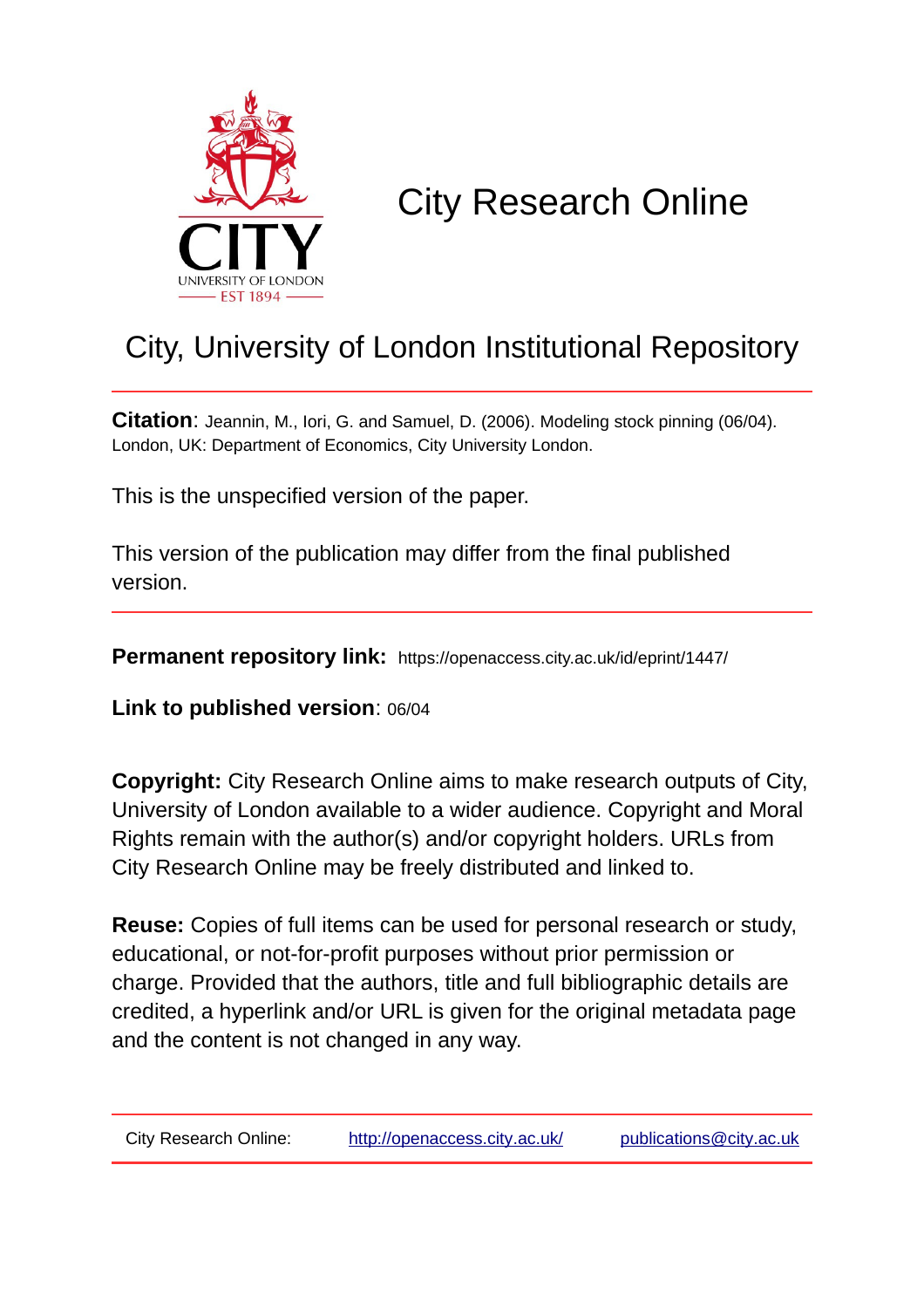

**Department of Economics School of Social Sciences** 

# **Modeling Stock Pinning**

# Marc Jeannin<sup>1</sup> **Department of Mathematics, King's College London**

# **Giulia Iori2 Department of Economics, City University**

David Samuel<sup>3</sup> **Royal Bank of Scotland** 

# **Department of Economics Discussion Paper Series No. 06/04**

 $\overline{a}$ 

<sup>&</sup>lt;sup>1</sup> Department of Mathematics, King's College London, The Strand, WC2Y 2LS London, U. K. E-mail: marc.jeannin@kcl.ac.uk

<sup>2</sup> Department of Economics, City University, Northampton Square, London, EC1V 0HB, UK. Email: g.iori@city.ac.uk

<sup>3</sup> Royal Bank of Scotland, Global Banking and Markets 135 Bishopsgate, EC2M 3UR London, U.K. E-mail: David.Samuel@rbos.com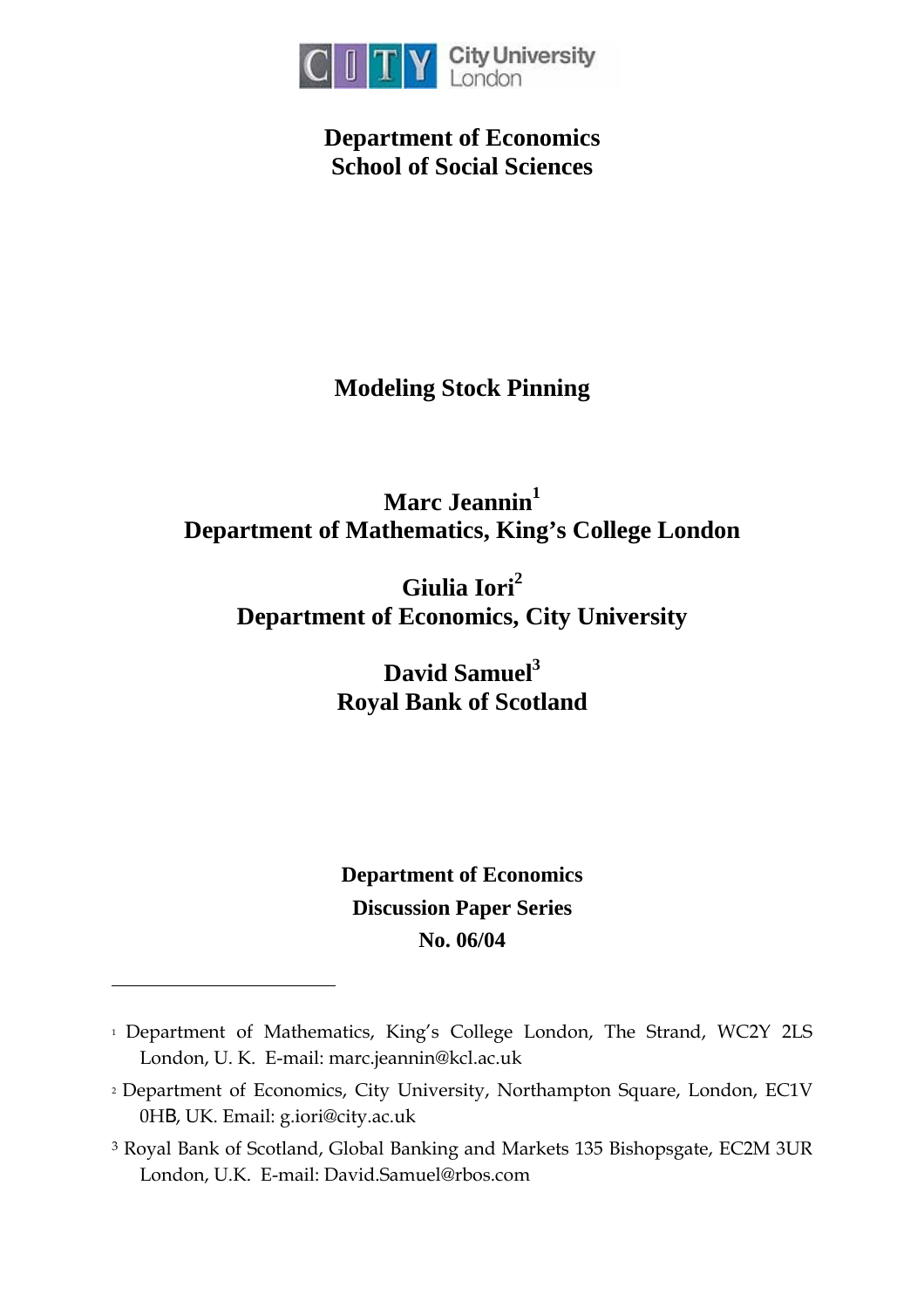## Modeling Stock Pinning

Marc Jeannin Department of Mathematics, King's College London The Strand, WC2Y 2LS London, U. K. E-mail: marc.jeannin@kcl.ac.uk

Giulia Iori Department of Economics, City University Northampton Square, EC1V 0HB London, U.K. E-mail: g.iori@city.ac.uk

David Samuel Royal Bank of Scotland Global Banking and Markets 135 Bishopsgate, EC2M 3UR London, U.K. E-mail: David.Samuel@rbos.com

May 30, 2006

#### Abstract

The paper investigates the effect of hedging strategies on the so called pinning effect, i.e. the tendency of stock's prices to close near the strike price of heavily traded options as the expiration date nears. In the paper we extend the analysis of Avellaneda and Lipkin (2003) who propose an explanation of stock pinning in terms of delta hedging strategies for long option positions. We adopt a model introduced by Frey and Stremme (1997) and show that in this case pinning is driven by two effects: a hedging dependent drift term that pushes the stock price toward the strike price and a hedging dependent volatility term that constrains the stock price near the strike as it approaches it. Finally we show that pinning can be gnerated by dynamic hedging strategies under more realistic market conditions by simulating trading in a double auction model.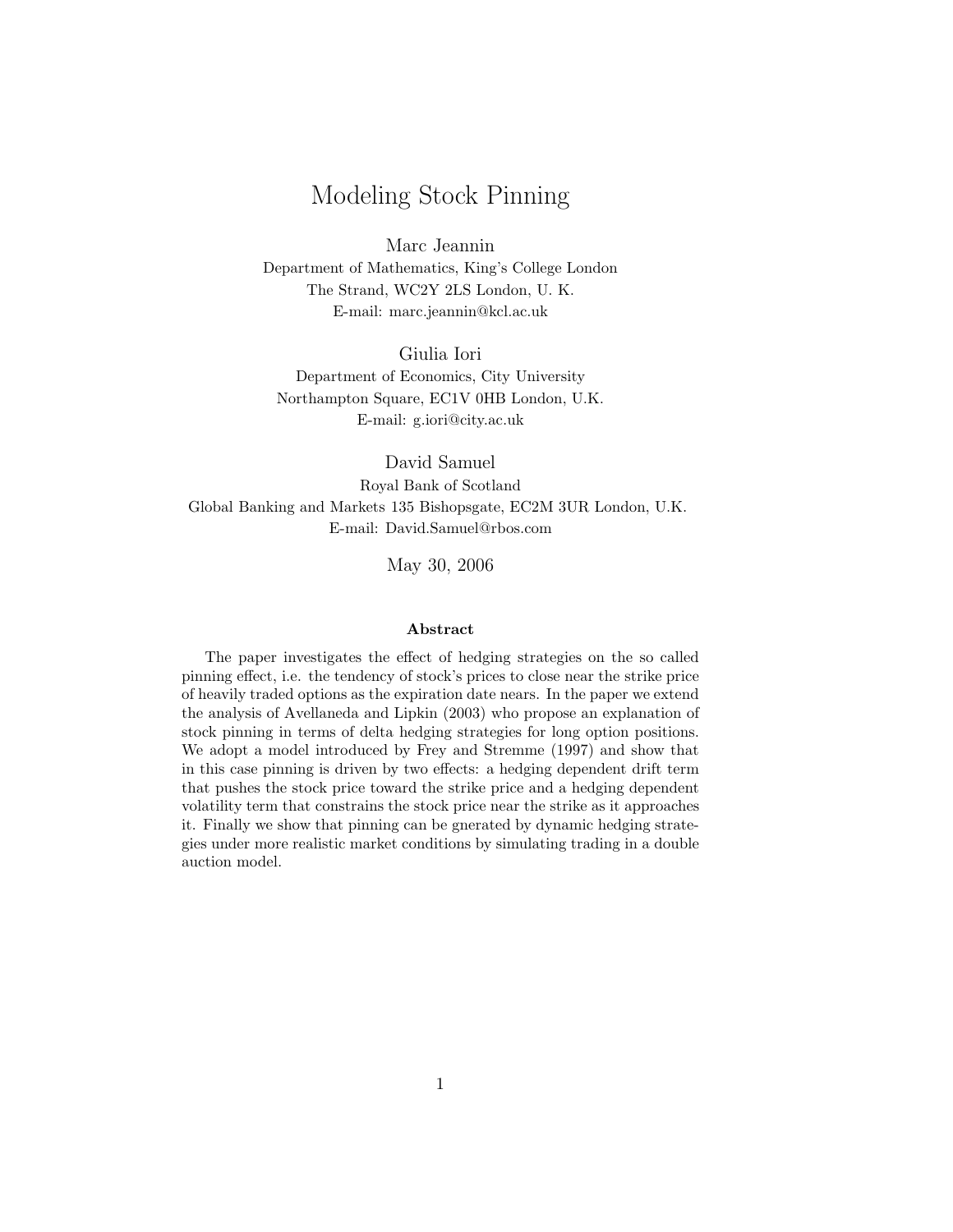### 1 Introduction

Financial mathematics models are typically based on the assumption that markets are complete, frictionless and perfectly liquid, the last implying that investors can trade large volumes of stocks without affecting their prices. Each of these assumptions have been questioned in the literature. In particular a number of papers (Frey and Stremme (1997, 2000), Platen and Schweizer (1998), Schonbucher and Wilmott (2000)) have concentrated on the feedback effects of dynamic hedging strategies in illiquid markets. These papers focus on the impact of options' hedging strategies on the volatility of the underlying asset and relate the smile pattern of implied volatility to the lack of liquidity. In this paper we analyze the impact of option hedging strategies on both the drift and the volatility of the underline asset price and show that dynamic hedging can be responsible for the pinning effect, i.e. the tendency of stock's prices to close near the strike price of heavily traded options (in the same stock) as the expiration date nears.

A thorough analysis of the pinning effect has been provided by Ni et al. (2005) who analyze data from the Ivy DB dataset and from a second dataset obtained from the CBOE, from 1996 to 2002. The authors show that over this period, optionable stocks (i.e., stocks with listed options) close near the strike prices on expiration dates, both when the likely delta hedgers have net purchased option positions and net written option positions. There is no corresponding effect for non-optionable stocks.<sup>1</sup> Moreover, as the expiration date approaches, the pinning effect increases when hedgers have net long option positions, but it decreases when delta hedgers have net short option positions. Thus the authors conclude that when traders have net long positions delta hedging does contribute to the pinning. On the contrary, when traders have net short positions, the pinning effects is driven by stock manipulation. Evidence of pinning is provided also by Krishnan and Nelken (2001) and Avellaneda and Lipkin (2003).

Avellaneda and Lipkin (2003) introduce the first pinning model by suggesting that stock pinning can be induced by delta hedging long option positions. In our paper we extend their analysis following the approach of Frey and Sremme (1997, 2000). In our model pinning is the result of two combined effects: a drift term, driving the stock price towards the strike price of the option, and a volatility term that, by decreasing as the stock price approaches the strike price, confines the price close to the strike. Both models Frey and Stremme and Avellaneda and Lipkin, make a number of assumptions on the dynamics of prices, on continuous hedging and on the price impact shape. To model the price formation and the feedback mechanism in a more realistic framework, we study pinning in a microstructure

<sup>&</sup>lt;sup>1</sup>The CBOE database used by Ni et al. provides information, for each transaction, on whether the two parties trading are market makers, public customers, or firm proprietary traders. By assuming that the public customers do not hedge their option portfolio Ni and al. infer if the hedgers overall net position is long or short.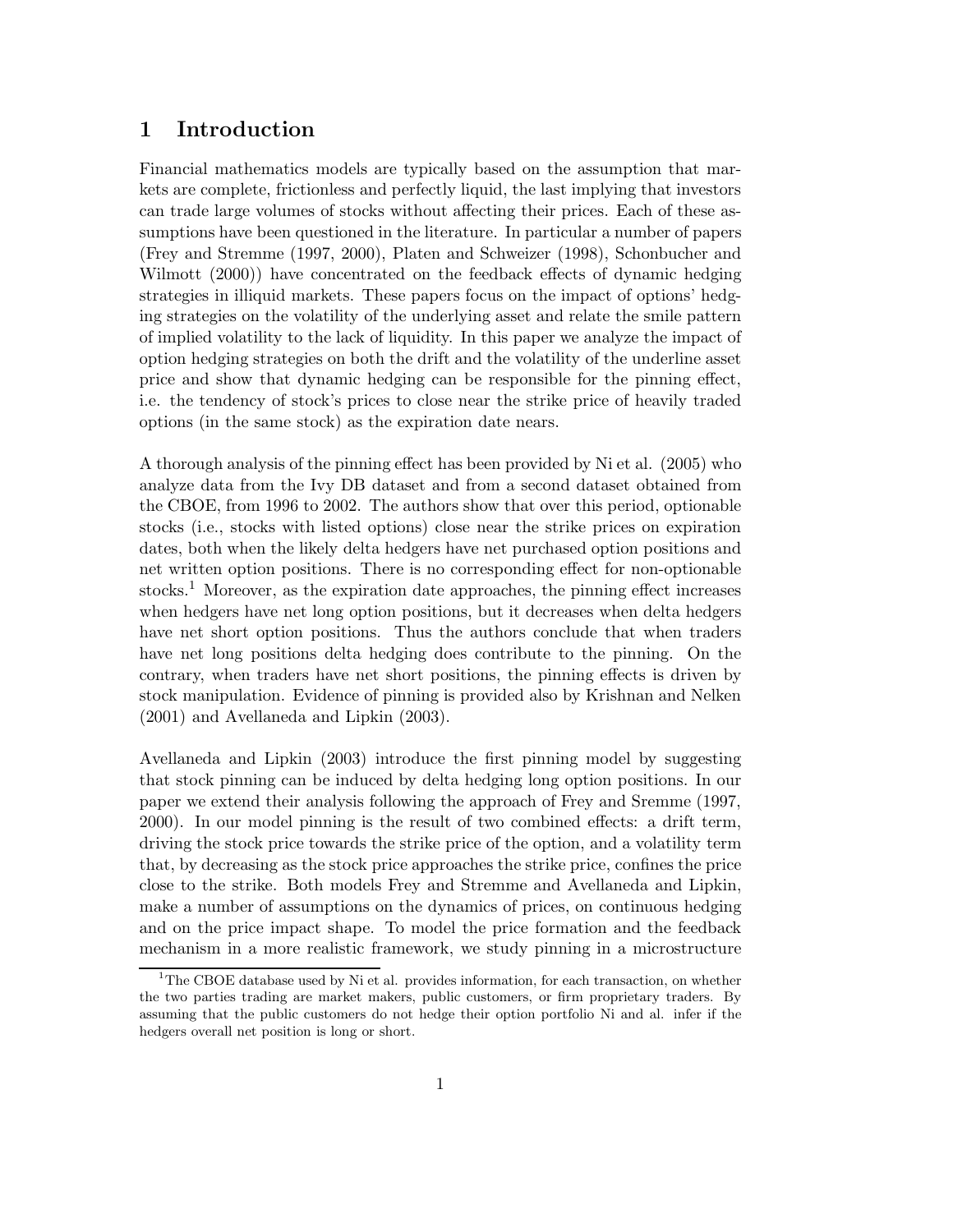model initially introduced by Marcus et al. (2003) (see also Farmer et al (2003) and Smith et al. (2004)). In the model, zero intelligence agents can submit both market and limit orders. The order flows are modeled as Poisson process. The original model has been expended by incorporating an hedger who rebalances his position discretly. We show that our model generates pinning consistently with the theoritical models and the experimental findings.

The remainder of this paper is organized as follow: in section 2 we revise the Frey and Stremme model (1998) and highlight the mechanisms in the model that can induce pinning. In this section we also compare our analysis to the one performed by Avellaneda and Lipkin (2003). In section 3 we describe the microstructure model and the results of our simulations.

## 2 Stock Pinning

Assume that the asset price behaviour is defined by a diffusion equation of the form,

$$
dS(t) = \mu S(t)dt + \sigma S(t)dW(t),
$$
\n(1)

where  $\mu$  is a constant drift,  $\sigma$  a constant volatility, and  $W(t)$  a standard Brownian motion. Under this assumption the value of a European vanilla call option is given by Black and Scholes formula,

$$
C(S(t), T, K, \sigma, r) = S(t)N(d_1) - Ke^{-r(T-t)}N(d_2),
$$

with

$$
d_{1,2} = \frac{\log(\frac{S(t)}{K}) + (r \pm 1/2\sigma)^2 (T - t)}{\sigma\sqrt{T - t}}.
$$

where r is the risk free rate, K the option strike price and T the option maturity.  $N(\cdot)$  is the normal cumulative distribution function. Moreover the amount of stock to hold in order to hedge a position is given by the option delta defined as  $\Delta = \partial C/\partial S$ . As time goes the amount of stocks to buy or sell to maintain a delta neutral is given by  $d\Delta$ .

 $\Delta$  hedging strategies create a feedback effect on the stock price by inducing an additional drift term in the diffusion equation given by eq. (1) that becomes

$$
dS(t) = \mu S(t)dt + n\hat{L}S(t)d\Delta(S,t) + \sigma S(t)dW(t).
$$
\n(2)

In eq.(2) above  $\hat{L}$  is a constant price elasticity and n is the open interest on the call option. Hence,  $L$  represents a linear impact of the hedgers on the stock process. The model further assumes that traders do not take into account feedbacks effects when rebalancing their portfolio. The hedging strategy is based on the assumption that the stock price evolves accordingly to the geometric brownian motion in eq.(1). In this case the Delta for a long call is  $\Delta = -N(d_1)$ .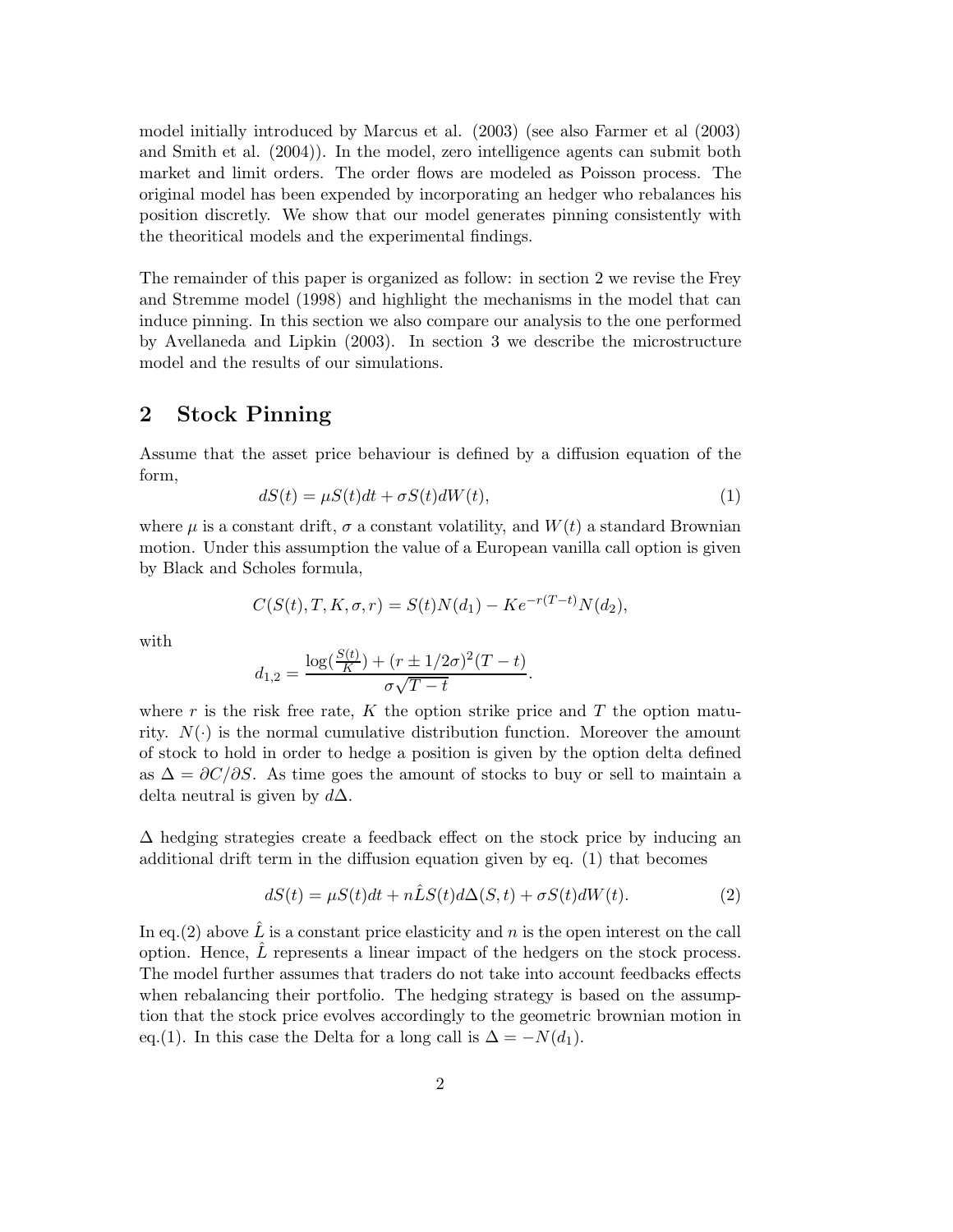The dynamics of  $\Delta(S, t)$  can be derived by using Itô's Lemma which gives,

$$
d\Delta(S,t) = \frac{\partial \Delta(S,t)}{\partial t}dt + \frac{\partial \Delta(S,t)}{\partial S}dS(t) + \frac{1}{2}\frac{\partial^2 \Delta(S,t)}{\partial S^2} \langle dS(t) \rangle.
$$
 (3)

where  $\langle dS(t) \rangle$  denotes the quadratic variation of  $S(t)$ .

Avellaneda and Lipkin (2003) assume that the price dynamics is given by

$$
dS(t) = n\hat{L}\frac{\partial \Delta}{\partial t}S(t)dt + \sigma S(t)dW(t).
$$
\n(4)

This can be interprated as taking only the delta time decay term in eq.(3) above. The model generates pinning when traders hedge a long call position. The intuition behind the pinning is clear. The term  $\frac{\partial \Delta}{\partial t}$  in eq.(4) is given by

$$
\frac{\partial \Delta}{\partial t} = -\frac{n(h_1)}{\sigma \sqrt{\tau}} \frac{\log y - a\tau}{2\tau},\tag{5}
$$

where  $\tau = T - t$ ,  $a = r + \frac{\sigma^2}{2}$ ,  $y = S(t)/K$  and

$$
h_1 = \frac{\log y + a\tau}{\sigma\sqrt{\tau}}.
$$

In Fig.(1), eq.(5) is positive for  $y < e^{-a\tau}$  and negative otherways. This suggests that when the price is above the strike,  $d\Delta$  is negative, inducing the hedger to sell and, doing so, he pushes the price towards the strike. Similarly when the price is below the strike,  $d\Delta$  is positive inducing the hedger to buy and, doing so, he again pushes the price towards the strike. This argument then suggests that pinning is possible when the trader hedges a long position. Hedging a short position would have the opposite effect thus pushing the stock price away from the strike.



Figure 1: Time decay in function of  $y = S/K$  for  $\tau = 5$  days,  $\sigma = 0.16$  and  $a = 0$ .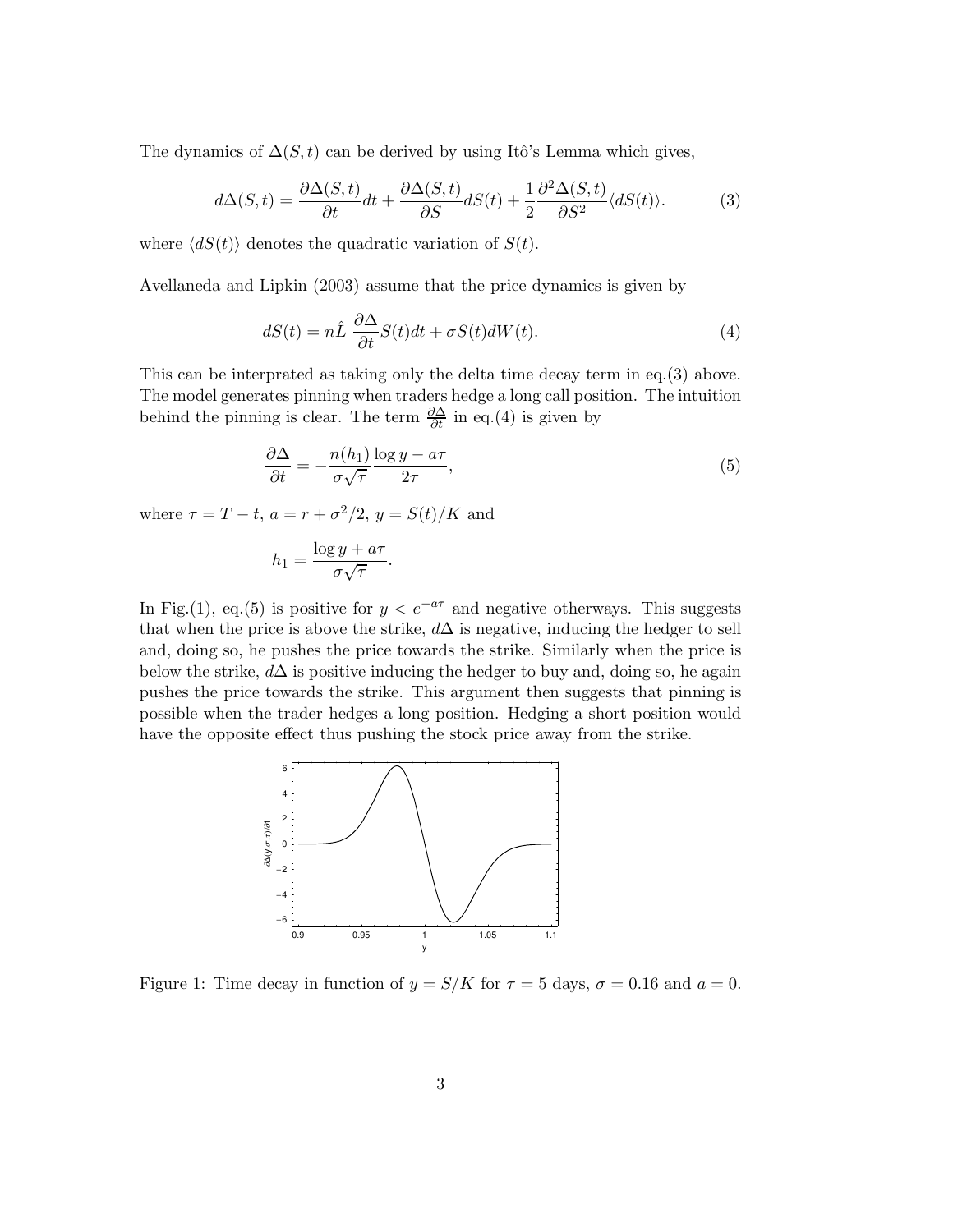Frey and Stremme instead consider all the terms in the delta expansion in eq.(3) and obtain,

$$
dS(t) = n\hat{L}S(t)\frac{\partial\Delta}{\partial S}dS(t) + n\hat{L}S(t)\left(\frac{\partial\Delta}{\partial t}dt + \frac{1}{2}\frac{\partial^2\Delta}{\partial S^2}d\langle S(t)\rangle\right) + \sigma S(t)dW(t),
$$

or equivalently

$$
\left(1 - n\hat{L}S(t)\frac{\partial\Delta}{\partial S}\right)dS(t) = n\hat{L}S(t)\left(\frac{\partial\Delta}{\partial t} + \frac{1}{2}\frac{\partial^2\Delta}{\partial S^2}\sigma^2S^2(t)\right)dt + \sigma S(t)dW(t).
$$

Rearranging we find

$$
dS(t) = b(t, S(t))S(t)dt + v(t, S(t))S(t)dW(t)
$$
\n
$$
(6)
$$

with

$$
b(t,S(t))=\frac{n\hat{L}}{1-n\hat{L}S(t)\frac{\partial\Delta}{\partial S}}\left\{\frac{\partial\Delta}{\partial t}+\frac{1}{2}\frac{\partial^2\Delta}{\partial S^2}\frac{\sigma^2S^2(t)}{[1-n\hat{L}S(t)\frac{\partial\Delta}{\partial S}]^2}\right\},
$$

.

and

$$
v(t, S(t)) = \frac{\sigma}{1 - n\hat{L}S(t)\frac{\partial \Delta}{\partial S}}
$$



Figure 2: Drift term (right)  $b(t, y)$  and volatility term (left)  $v(t, y)$  in the Frey and Stremme model, as a function of  $y = S/K$ . The time to maturity is  $\tau = 5$ days. The three lines correspond to three price elasticity:  $n\hat{L} = 2.5$ (solid),  $n\hat{L} =$ 0.5(dot),  $n\hat{L} = 0.1$ (dash).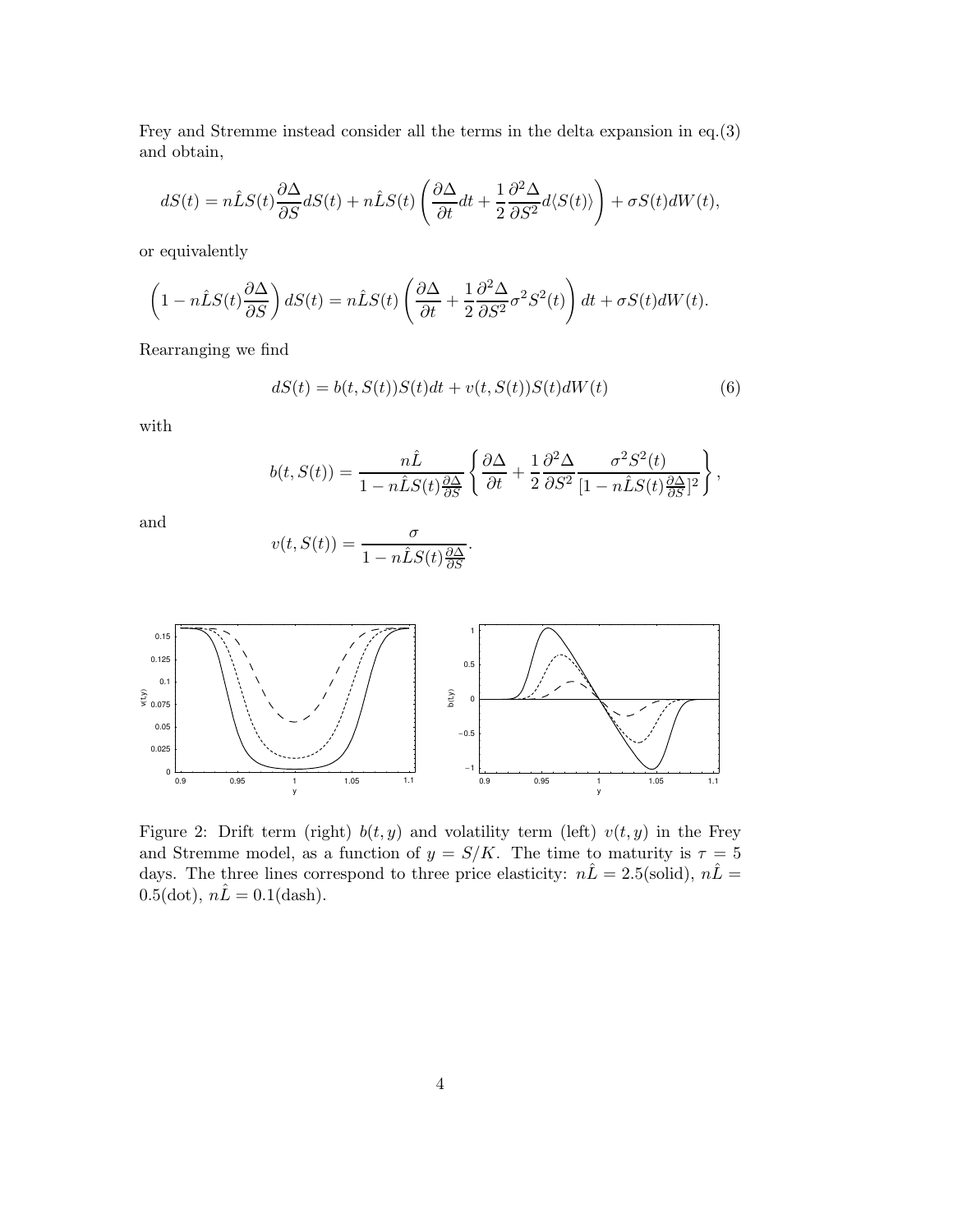

Figure 3: Drift term (right)  $b(t, y)$  and volatility term (left)  $v(t, y)$  in the Frey and Stremme model as a function of  $y = S/K$ . The price elasticity is  $n\hat{L} = 0.05$ . The three lines correspond to three different time to maturities: 1 day before maturity(solid), 3 days before maturity(dash), 4 days before maturity(dot).

Hence the dynamic hedging strategy generates not only a change in the drift term, as suggested by Avellaneda and Lipkin, but also a change in the volatility term (which is constant in the Avellaneda and Lipkin model).

Furthermore, the drift term  $b(t, S(t))$  incorporates both the Delta time decay and the Delta convexity. This drift term is plotted in Fig. $(2\text{-right})$  as a function of y for different values of L. The denominator in the rhs of the equation for  $b(t, S(t))$ is always positive since  $\frac{\partial \Delta}{\partial S} < 0$  for a long call position. For  $\hat{L}$  sufficiently large, or sufficiently close to maturity, the drift term changes sign around  $y = 1$  and generates pinning. When  $L \to 0$ ,  $v(t, S(t)) \to \sigma$  and

$$
b(t, S(t)) \rightarrow \frac{\partial \Delta}{\partial t} + \frac{1}{2} \frac{\partial^2 \Delta}{\partial S^2} \sigma^2 S^2(t) = \frac{n(d_1)\sigma}{\sqrt{T - t}} > 0
$$

in which case pinning does not arise. The volatility term reaches its minimum value for  $y = 1$ , i.e. when S is close to the strike, as shown in Fig.(2-left). As L increases, the volatility term  $v$  decreases further reducing random deviation from the strike. Furthermore as we approach the maturity date the drift term becomes stronger close to strike, while the volatility (Fig.(3-left)) becomes smaller. The combined effect of these terms is not only to drive the price towards the strike but also to keep it closer to the strike as it approaches it.

We solve the Frey and Stremme model numerically. Given eq.(6), the probability density function  $p(t, y)$  of being at y at time t satisfies the forward Kolmogorov equation:

$$
\frac{\partial p(t,y)}{\partial t} = \frac{1}{2} \frac{\partial^2 p(t,y)}{\partial y^2} v(t,y)^2 - \frac{\partial p(t,y)}{\partial y} b(t,y) \tag{7}
$$

with initial condition the delta function  $\delta(\tau_0, y_0) = 1$ . Eq.(7) can be solved using an implicit scheme with a adjusting mesh as we approach maturity due to the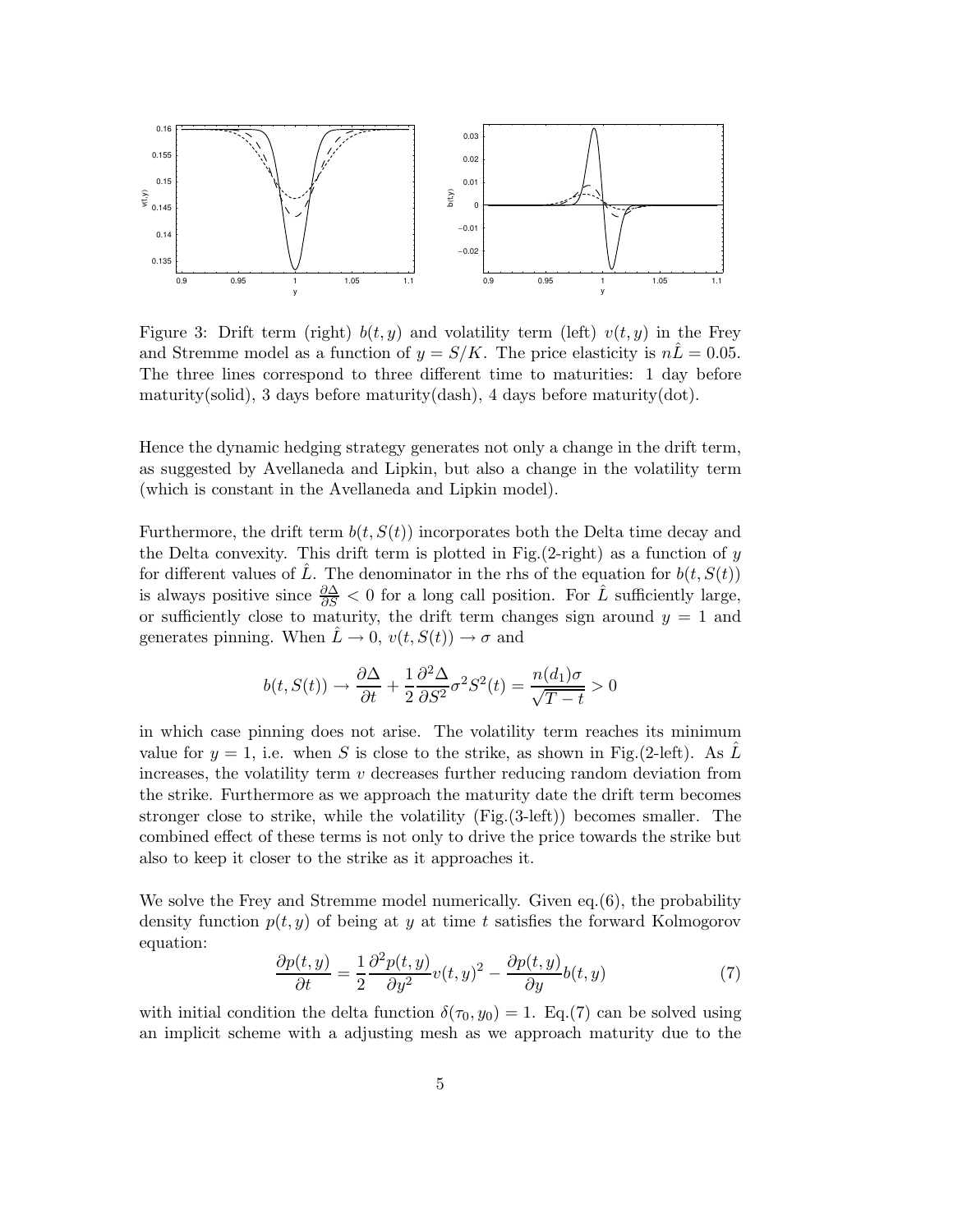singularity at  $y = 1$  and  $\tau = 0$ .

Fig.(4) shows the solution of the Kolmogorov equation with initial conditions  $\tau_0 = 5$  days before maturity and  $y_0 = 1.04$ . On the left we plot the solution for the Frey and Stremme Model and on the right the solution for the Avellaneda and Lipkin model. We see that in both cases the solution becomes bimodal as  $nL$  increases with a pronounced pick at  $y = 1$ . Hence both model can explain pinning as driven by hedging long call positions but the effect is stronger in the Avellaneda and Lipkin model (3.5%) than in Frey and Sremme model (1.8%). Ni et al. estimate that pinning affects 2% of optionable stocks. Our choices of parameters gives in both cases comparable values with the empirical result.



Figure 4: Solution of the Kolmogorov forward equation close to maturity, with initial condition, 5 days before maturity,  $y_0 = 1.04$ , and for three different hedging positions. (Left) Frey and Stremme model with  $nL = 0$  (solid),  $nL = 0.002$  (small dash),  $nL = 0.003$  (large dash). (Right) Avellaneda model with  $nL = 0$  (solid),  $nL = 0.0005$  (small dash),  $nL = 0.002$  (large dash).

The main assumptions behind the Frey and Stremme model (as well as of the Avellaneda and Lipkin model) is that price are lognormal, rebalancing is continuous, the price impact is linear via a constant price elesticity  $L$ , are arbitrarly large option positins can always be rehedged (demand and supply always match). Furthermore the feedback mechanism in place in these models extrapolates from actual markets condition like the order flow arrival rate and the order book shape. Empirical studies on the NYSE (see for example Lillo et al. (2003)) have shown nonetheless that the price impact function is always concave, typically well approximated by a function  $dp(\omega) \sim \omega^{\alpha}$  where  $dp$  is the price change caused by an order of volume  $\omega$ . The exponent  $\alpha$  varies from  $\alpha \sim 0.5$  to  $\alpha \sim 0.2$  depending on stock capitalization. In the next session we introduce a microstructure model, previously studied by Daniel et al. (2003), that allows us to estimate the importance of pinning under more realistic market conditions.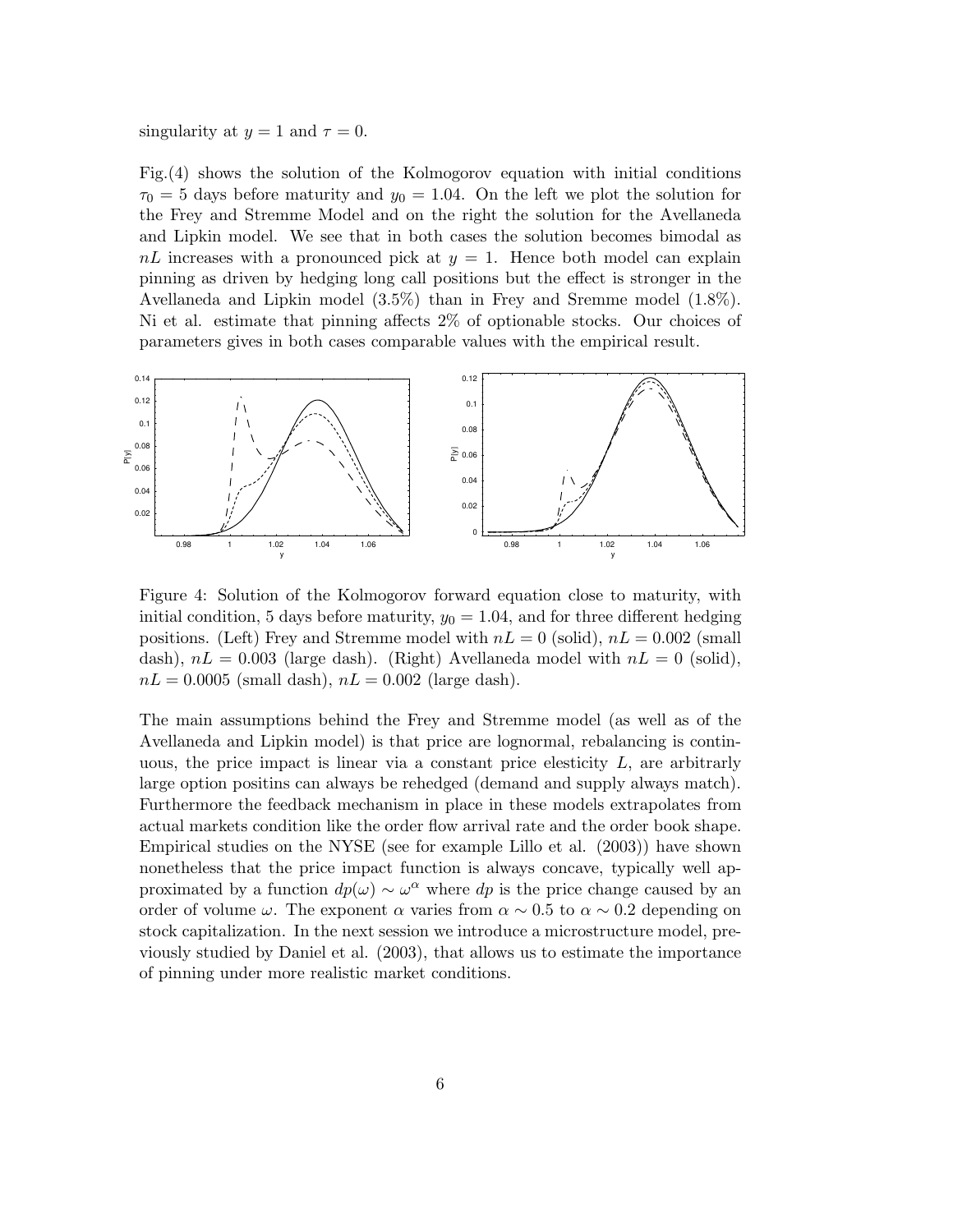### 3 A Microstructure Model

The aim of this section is to introduce a microstructure limit order model where a hedger rebalances his position at discrete times. The model allows us to study the impact of the hedging strategy on the order book and on the stock price and thus gives a more realistic way of determining the probability of pinning. The model implemented here has been previously introduced in Daniel et al. (2003). Alternative microstructure models have been proposed for example by Chiarella and Iori (2002), Challet and Stinchcombe (2001), Bouchaud et al (2002). The model assumes a simple random order placement of orders. All the order flows are modeled as Poisson processes. We assume that market orders arrive at a rate of  $\nu$ shares per unit time, with an equal probability for buy and sell orders. Similarly, limit orders arrive at a rate of  $\alpha$  shares per unit price and per unit time. Bids and offers are placed with uniform probability at integer multiples of the tick size  $\Delta p$  on a window sufficiently large around the midpoint. The midpoint is defined as  $(a(t) + b(t))/2$ , where  $a(t)$  and  $b(t)$  are respectively the best ask and the best bid at time t. When a market order arrives it causes a transaction; a buy market order removes limit orders on the offer side, and a sell market order removes limit orders on the bid side. Limit orders can also be removed spontaneously by being canceled or by expiring which, in the model, happens at a constant rate of  $\delta$  per unit time. The size of the limit and market orders are sampled from a log normal distribution with mean and variance one. In Daniel et al. (2003) it is shown that two parameters characterize the shape of the book: the asymptotic depth  $\alpha/\delta$ and  $\epsilon = 2\delta/\nu$ . The asymptotic depth gives the number of shares per price interval far from the midpoint;  $\epsilon$  determines the depth at the bid and at the ask.  $\epsilon$  also determines the price impact function which is linear for  $\epsilon > 0.1$  and concave for smaller values of  $\epsilon$ . We calibrate the model by assuming that market orders arrive with a frequency of about two a minute, such as  $\nu = 0.16$  and  $\delta t = 0.08$  minutes. The other parameters are initially set to  $\alpha = 0.31, \delta = 0.08$ , which gives a value of  $\epsilon = 1$ . We will later compare it with  $\epsilon = 0.025$ . For the price tick we choose  $\Delta p = 0.02.$ 

To study pinning we focus on the impact of a trader that rehedges a long call position four times a day. The option expires in five days. In the model, hedging is achieved by submitting market orders and not limit orders because immediacy in execution is important for the hedger. When the stock price increases, the hedger places a market order to sell the variation of  $\Delta(S,t)$ , and when the stock price decreases, the trader places a market order to buy the variation of  $\Delta(S, t)$ . We first compare the shape of the stock's drift and volatility in the simulated process with the theoretical models proposed in the previous section.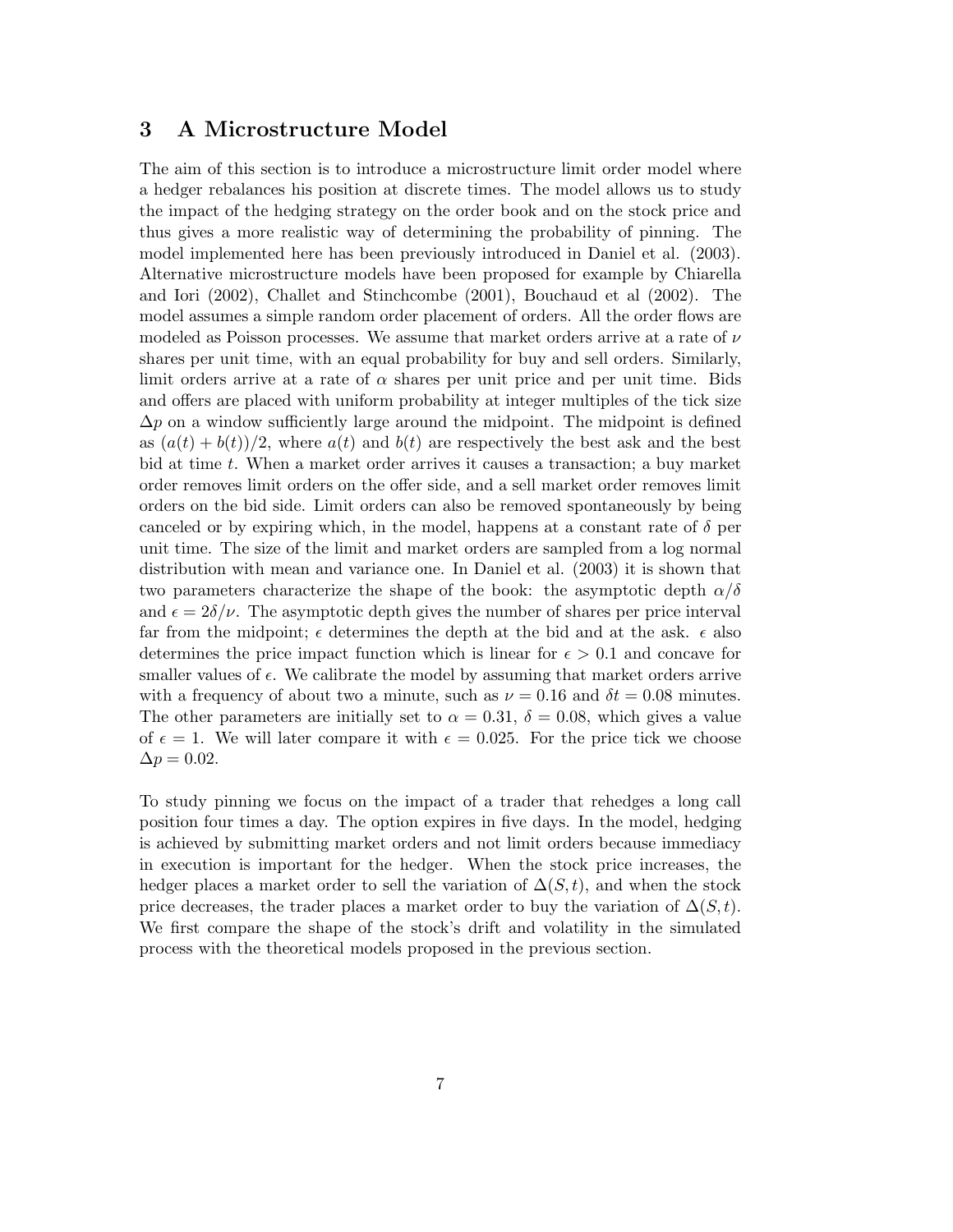In Fig.(5), we show that pinning still arises in the microstructure model. As expected, the pinning effect is stronger when the hedger position is bigger. In the model the maximum amount of orders that the hedger can submit is limited by the overall trading activity in the market. In fact if the amount of orders submitted by the hedger is higher than the amount of orders submitted by the rest of the market, the book becomes empty. Hence there is a maximum option position that can be simulated. Thus there is a limit to the pinning generated by our model. Nonetheless the pinning probabilities we obtain in Fig.(5) are comparable with the empirical findings. Fig.(5) also shows that pinning is also more likely to arise when  $\epsilon$  is large, i.e. when the price impact is linear. This provides a justification for this assumption in the theoretical models.



Figure 5: Stock price distribution without the hedger (solid) and with the hedger  $n = 600$  (dash) and  $n = 1000$  (dot) for two different  $\epsilon: \epsilon = 0.025$  (left),  $\epsilon = 1$ . (right) under microstructure model

We then test if the mechanisms that generate pinning are consistent with the theoriticaI model. To this purpose, we study the behaviour of the drift and the volatility in the microstructure model. Given that an instantaneous drift  $b(t, S)$ and volatility  $v(t, S)$  cannot be defined here, we measure the average drift and volatility over a period  $\Delta t = t_1 - t_0$  and averaged them over a number of trajectories  $M$ , i.e.

$$
\mu(t_0) = \frac{1}{M} \sum_{j=1}^{M} \mu_j,
$$
\n(8)

where m is the number of steps between  $t_0$  and  $t_1$ ,  $\mu_j = \frac{1}{m} \log \frac{S^j(t_0 + \Delta t)}{S^j(t_0)}$  $\frac{(t_0+\Delta t)}{S^j(t_0)},$  and

$$
\sigma(t_0) = \frac{1}{M} \sum_{j=1}^{M} \sqrt{\frac{1}{m-1} \sum_{i=1}^{m} (r(t_i) - \mu_j)^2},
$$
\n(9)

with  $r(t_i) = \log(S(t_i + \Delta t/n)/S(t_i))$ . We have chosen here to simulate  $M = 10000$ paths, with  $\Delta t = 2$  days, to allow the effect of hedging to be sufficiently incorporated in the stock price. We take the time to maturity  $\tau = 5$  days and repeat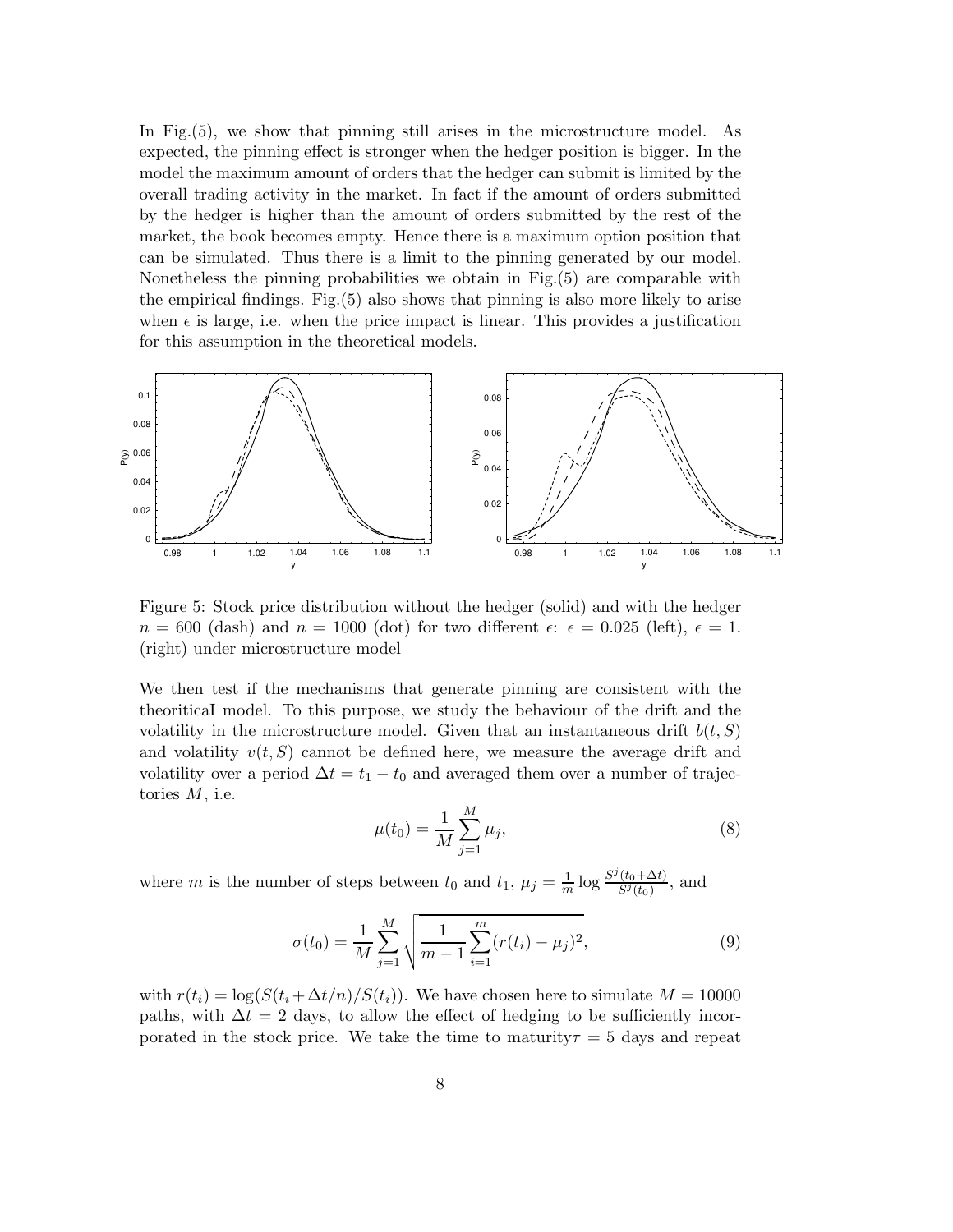the simulation starting from initial condition  $S_0$ . In Fig.(6), we observe that the microstructure model generates a similar drift profile as in the theoretical models but the volatility differs. Here the volatility increases as we approach the strike, while in Frey & Stremme it decreases as we approach the strike.<sup>2</sup>



Figure 6: Drift and volatility under microstructure model for 2 differents  $\epsilon$ :  $\epsilon$  = 0.025 (dash),  $\epsilon = 1$  (solid) for  $n = 1000$ .

## 4 Conclusion

In this paper, we compare three different models that are all capable of generating pinning by hedging long call positions. The three models share a common pinning mechanism, i.e. an excess drift generated by delta hedging that pushes the stock price towards the strike. The model differs in the way hedging impacts on the volatility which remains constant in the Avellaneda & Lipkin model, present a minimum around the strike in the Frey & Stremme model and a maximum in the microstructure model. Empirical analysis is required to clarify which model generates the most realistic behaviour.

<sup>&</sup>lt;sup>2</sup>We check that, using the same method, we recover the correct shape for the drift and the volatility when simulating the SDE in eq. 5 via Monte Carlo. We also checked that without the hedger, the drift  $\mu(t, S)$  and the volatility  $\sigma(t, S)$  stay constant.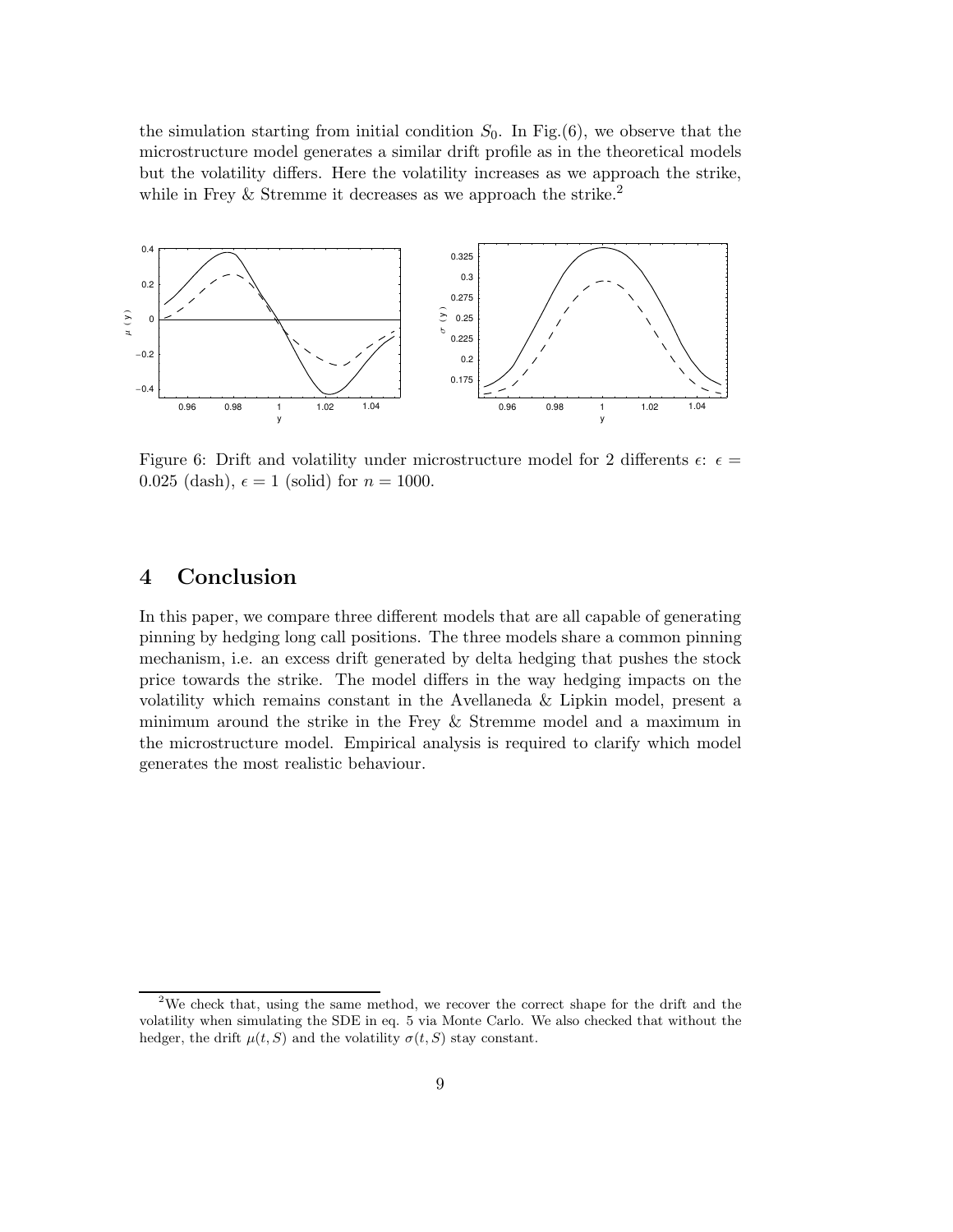### References

M Avellaneda and M. Lipkin (2003) A market induced mechanism for stock pinning, Quantitative Finance, V 3, 417-425.

J. P. Bouchaud, M. Mézard, M. Potters (2002) Statistical properties of stock order books: empirical results and models, Quantitative Finance, Vol. 2, no 4, 251-256.

D. Challet and R. Stinchcombe (2001) Analyzing and Modelling 1+1d markets, Physica A 300, 285.

C. Chiarella and G. Iori (2002) A simple microstructure model of double auction markets, Quantitative Finance, Vol. 2, no. 5, 346-353 .

M. G. Daniels, J. D. Farmer, L. Gillemot, G. Iori, E. Smith (2003) Quantitative model of price diffusion and market friction based on trading as a mechanistic random process, Phys. Rev. Lett. Vol 90, No. 10, 108102.

Frey R. and A. Stremme (1997) Market Volatility and Feedback Effects from Dynamic Hedging, Mathematical Finance, 7(4), 351-374.

Frey R. and A. Stremme (2000) Market Illiquidity as a Source of Model Risk in Dynamic Hedging, ed. by R. Gibson, 125-136, Risk Publications, London.

Hausman, J., A. W. Lo, and A. C. MacKinlay (1992) An ordered probit analysis of transaction stock prices, Journal of Financial Economics 31, 31930.

Kempf, A., Korn, O., (1999) Market Depth and Order Size, Journal of Financial Markets 2, 29-48.

Krishnan H. and I. Nelken (2001) The effect of Stock pinning upon option prices, Risk December S17-S20.

F. Lillo, J. D. Farmer, R. N. Mantegna (2003), Single Curve Collapse of the Price Impact Function for the New York Stock Exchange, Nature, Vol. 421, 129-130.

S. X. Ni, N. D. Pearson, A. M. Poteshmana, (2005) Stock price clustering on option expiration dates, Journal of Financial Economics Vol. 78, Issue 1, 49-87.